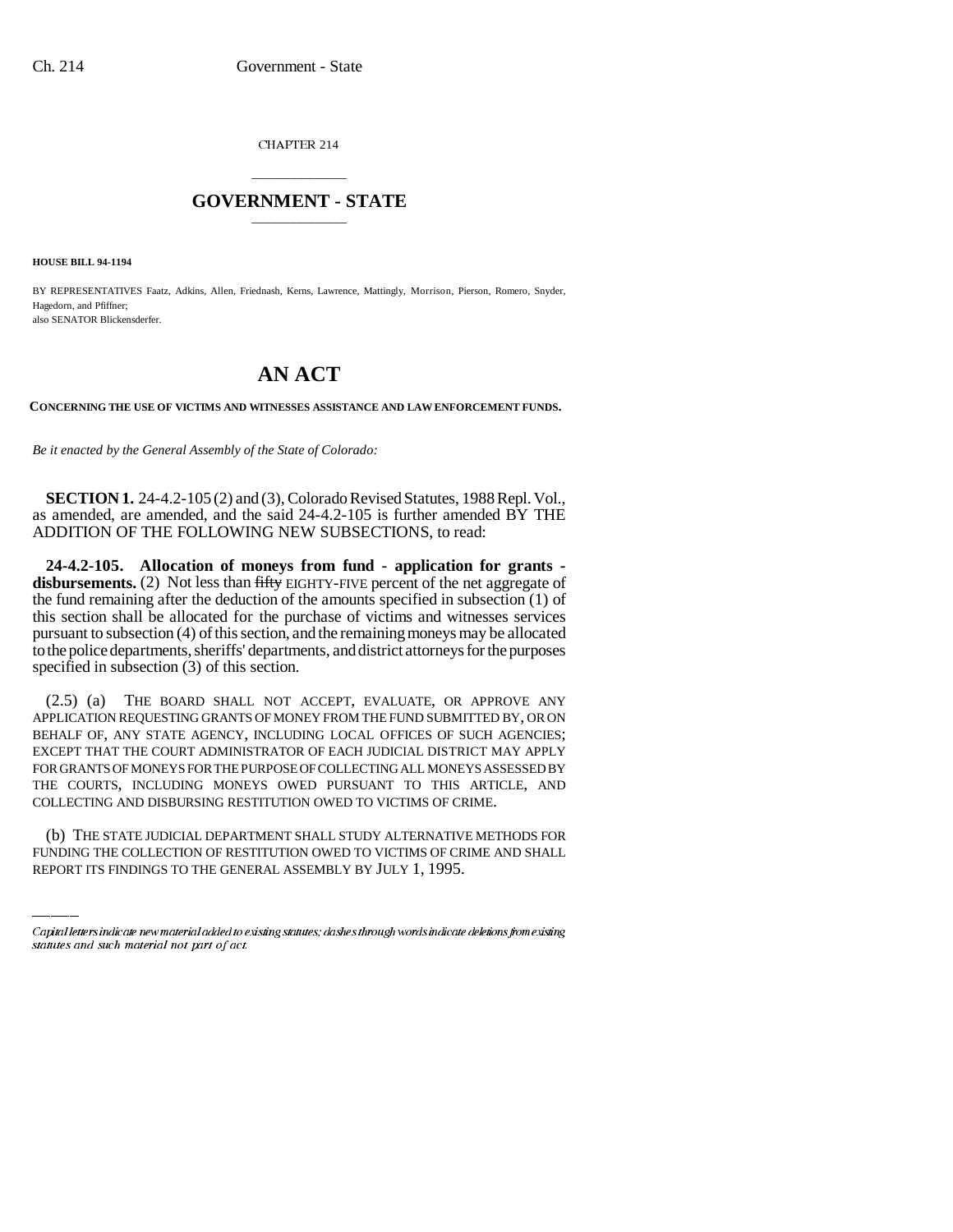(3) The board shall accept and evaluate applications from the law enforcement agencies listed in subsection (2) of this section requesting grants of funds MONEYS for the following purposes, including, but not limited to, purchase of equipment, training programs, and additional personnel. Such funds MONEYS shall not be used for defraying the costs of routine and ongoing operating expenses.

(4.3) (a) MONEYS ALLOCATED FOR THE PURPOSES SPECIFIED IN SUBSECTIONS (3) AND (4) OF THIS SECTION SHALL ONLY BE USED FOR THE PURCHASES OF EQUIPMENT, TRAINING PROGRAMS, ADDITIONAL PERSONNEL, AND VICTIMS AND WITNESSES SERVICES THAT ARE DIRECTLY RELATED TO THE IMPLEMENTATION OF THE RIGHTS AFFORDED TO CRIME VICTIMS PURSUANT TO SECTION 24-4.1-302.5 AND THE PROVISION OF SERVICES DELINEATED PURSUANT TO SECTIONS 24-4.1-303 AND 24-4.1-304.

(b) EQUIPMENT THAT MAY BE PURCHASED WITH SUCH MONEYS INCLUDES TECHNICAL EQUIPMENT DIRECTLY RELATED TO THE IMMEDIATE INDIVIDUAL PHYSICAL SAFETY OF CRIME VICTIMS.

(c) GRANTS OF MONEYS MAY BE APPROVED FOR REGISTRATION FEES AND EXPENSES FOR LODGING, TRAVEL, AND MEALS FOR THOSE IN-STATE TRAINING PROGRAMS SPECIFICALLY DIRECTED TOWARD DELIVERY OF SERVICES TO CRIME VICTIMS AND FOR THE ACTUAL COST OF PROVIDING THE NECESSARY STAFF TRAINING DIRECTLY RELATED TO THE IMPLEMENTATION OF THE RIGHTS AFFORDED TO CRIME VICTIMS PURSUANT TO SECTION 24-4.1-302.5 AND THE PROVISION OF SERVICES DELINEATED PURSUANT TO SECTIONS 24-4.1-303 AND 24-4.1-304. NOTHING IN THIS SUBSECTION (4.3) SHALL PRECLUDE VOLUNTEER BOARD MEMBERS FROM RECEIVING REIMBURSEMENT FOR ACTUAL AND NECESSARY EXPENSES INCURRED AT IN-STATE TRAINING PROGRAMS HELD PURSUANT TO THIS PARAGRAPH (c). EXPENSES FOR LODGING, TRAVEL, AND MEALS WHICH MAY BE REIMBURSED PURSUANT TO THIS PARAGRAPH (c) SHALL NOT EXCEED THE STATE GOVERNMENT EXPENSE REIMBURSEMENT GUIDELINES.

(4.7) A REQUESTING AGENCY OR PERSON SHALL ACKNOWLEDGE IN WRITING THAT SUCH AGENCY OR PERSON HAS READ AND UNDERSTANDS THE RIGHTS AFFORDED TO CRIME VICTIMS PURSUANT TO SECTION 24-4.1-302.5 AND THE SERVICES DELINEATED PURSUANT TO SECTIONS 24-4.1-303 AND 23-4.1-304. SUCH WRITTEN ACKNOWLEDGMENT SHALL BE ATTACHED TO SUCH REQUESTING AGENCY'S OR PERSON'S APPLICATION FOR MONEYS PURSUANT TO THIS SECTION. THE BOARD SHALL NOT ACCEPT FOR EVALUATION ANY APPLICATION FOR A GRANT OF MONEYS PURSUANT TO THIS SECTION UNTIL THE REQUESTING AGENCY OR PERSON PROVIDES THE BOARD WITH SUCH WRITTEN ACKNOWLEDGMENT.

**SECTION 2.** 24-4.2-108, Colorado Revised Statutes, 1988 Repl. Vol., as amended, is amended BY THE ADDITION OF A NEW SUBSECTION to read:

**24-4.2-108. Report of grants and expenditures.** (3) THE STATE JUDICIAL DEPARTMENT SHALL REPORT ANNUALLY BY DECEMBER 1 OF EACH YEAR TO THE JOINT BUDGET COMMITTEE OF THE GENERAL ASSEMBLY ON ALL GRANTS OF MONEYS FROM THE FUND RECEIVED FOR THE PRECEDING FISCAL YEAR.